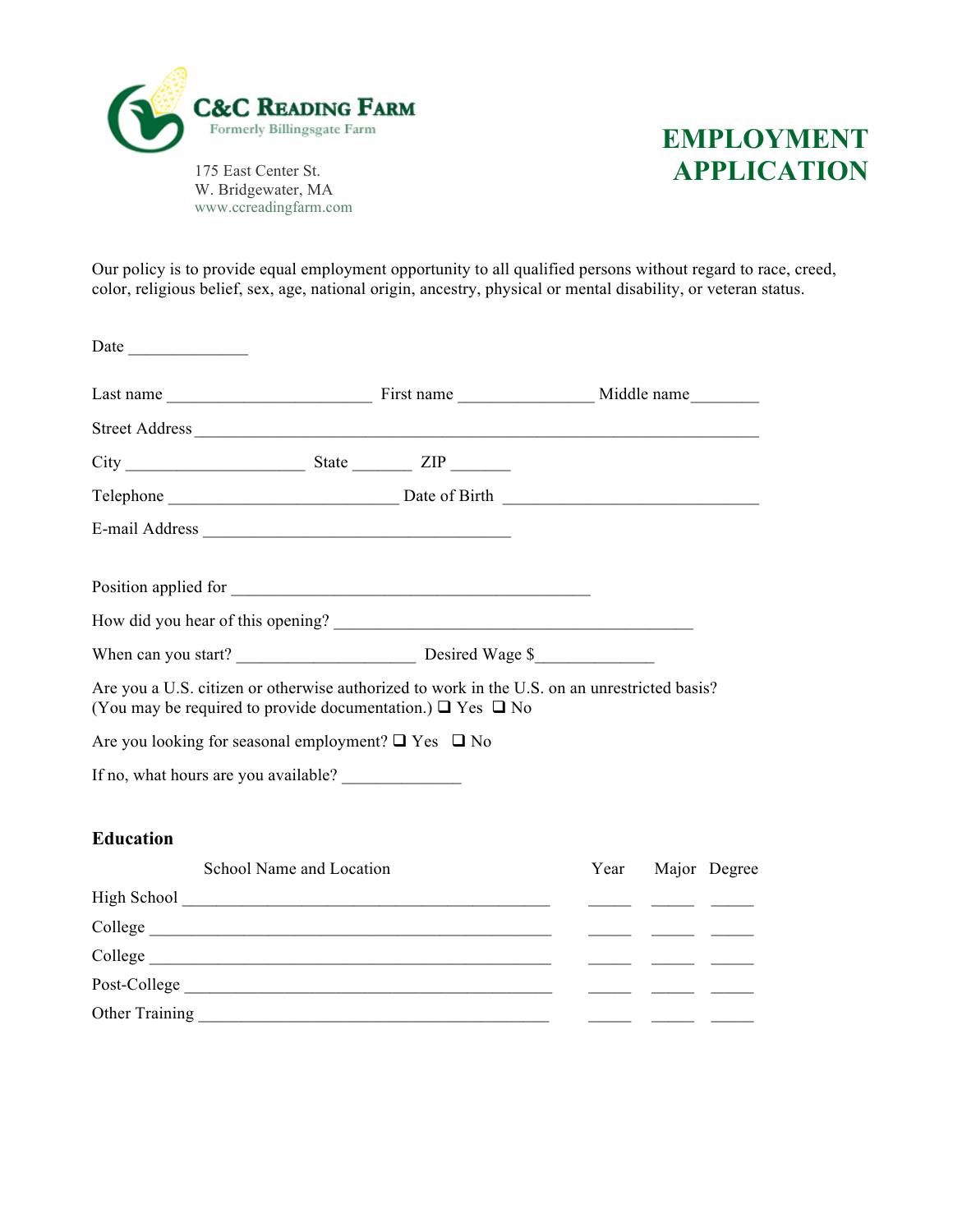|                                                             | In addition to your work history, are there other skills, qualifications, or experience that we should consider?      |  |  |
|-------------------------------------------------------------|-----------------------------------------------------------------------------------------------------------------------|--|--|
|                                                             | <u> 1989 - Johann Harry Harry Harry Harry Harry Harry Harry Harry Harry Harry Harry Harry Harry Harry Harry Harry</u> |  |  |
|                                                             |                                                                                                                       |  |  |
|                                                             |                                                                                                                       |  |  |
|                                                             |                                                                                                                       |  |  |
| <b>Employment History (Start with most recent employer)</b> |                                                                                                                       |  |  |
|                                                             | Company Name                                                                                                          |  |  |
|                                                             |                                                                                                                       |  |  |
|                                                             |                                                                                                                       |  |  |
|                                                             |                                                                                                                       |  |  |
|                                                             |                                                                                                                       |  |  |
|                                                             |                                                                                                                       |  |  |
|                                                             |                                                                                                                       |  |  |
|                                                             | Company Name                                                                                                          |  |  |
|                                                             |                                                                                                                       |  |  |
| Date Started                                                |                                                                                                                       |  |  |
|                                                             |                                                                                                                       |  |  |
|                                                             | Name of Supervisor May we contact? $\Box$ Yes $\Box$ No                                                               |  |  |
|                                                             | Responsibilities                                                                                                      |  |  |
|                                                             |                                                                                                                       |  |  |
|                                                             | Company Name                                                                                                          |  |  |
|                                                             |                                                                                                                       |  |  |
|                                                             |                                                                                                                       |  |  |
|                                                             |                                                                                                                       |  |  |
|                                                             |                                                                                                                       |  |  |
|                                                             | Responsibilities                                                                                                      |  |  |
|                                                             |                                                                                                                       |  |  |
|                                                             |                                                                                                                       |  |  |